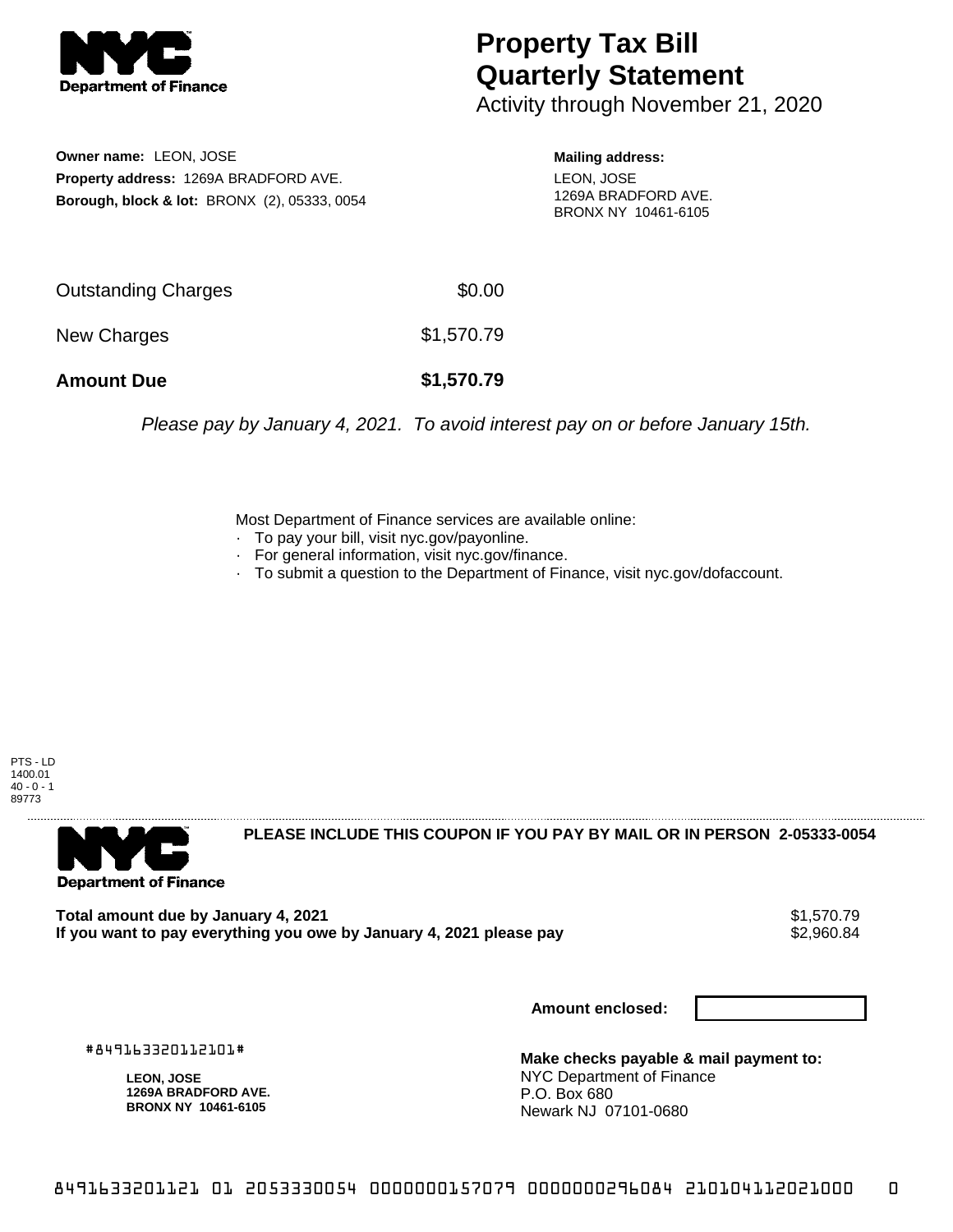

| <b>Billing Summary</b>                              | <b>Activity Date Due Date</b> |            | <b>Amount</b> |
|-----------------------------------------------------|-------------------------------|------------|---------------|
| Outstanding charges including interest and payments |                               |            | \$0.00        |
| Finance-Property Tax                                |                               | 01/01/2021 | \$0.00        |
| <b>Star Savings</b>                                 | 11/06/2020                    |            | \$90.75       |
| Payment Adjusted                                    | 11/06/2020                    |            | \$0.15        |
| Payment                                             | 11/21/2020                    |            | $$-5.50$      |
| Payment                                             | 01/01/2021                    |            | $$-0.15$      |
| Interest                                            |                               |            | $$-4.63$      |
| Interest                                            |                               |            | \$2.39        |
| <b>Payment Adjusted</b>                             | 01/01/2021                    |            | \$2.24        |
| Finance-Property Tax                                |                               | 01/01/2021 | \$1,321.18    |
| <b>Star Savings</b>                                 | 11/06/2020                    |            | \$90.75       |
| Payment                                             | 10/19/2020                    |            | $$-1,321.18$  |
| Payment Adjusted                                    | 11/06/2020                    |            | \$0.23        |
| Payment                                             | 01/01/2021                    |            | $$-0.23$      |
| Interest                                            |                               |            | $$-6.75$      |
| Interest                                            |                               |            | \$6.75        |
| Payment                                             | 01/01/2021                    |            | $$-3.26$      |
| Payment Adjusted                                    | 01/01/2021                    |            | \$3.26        |
| Finance-Property Tax                                |                               | 01/01/2021 | \$1,321.18    |
| <b>Adopted Tax Rate</b>                             |                               |            | $$-17.14$     |
| <b>Star Savings</b>                                 | 11/06/2020                    |            | \$90.75       |
| <b>Total amount due</b>                             |                               |            | \$1,570.79    |

| <b>Tax Year Charges Remaining</b>                                   | <b>Activity Date Due Date</b> |            | Amount     |
|---------------------------------------------------------------------|-------------------------------|------------|------------|
| Finance-Property Tax                                                |                               | 04/01/2021 | \$1,321.18 |
| Adopted Tax Rate                                                    |                               |            | $$-17.14$  |
| <b>Star Savings</b>                                                 | 11/06/2020                    |            | \$90.75    |
| Total tax year charges remaining                                    |                               |            | \$1,394.79 |
| If you want to pay everything you owe by January 4, 2021 please pay |                               | \$2,960.84 |            |
| If you pay everything you owe by January 4, 2021, you would save:   |                               |            | \$4.74     |

| <b>Overpayments/Credits</b> | <b>Activity Date Due Date</b> |            | Amount   |
|-----------------------------|-------------------------------|------------|----------|
| <b>Credit Balance</b>       |                               | 07/20/2020 | $$-2.24$ |

## **Home banking payment instructions:**

- 1. **Log** into your bank or online bill pay website.
- 2. **Add** the new payee: NYC DOF Property Tax. Enter your account number, which is your boro, block and lot, as it appears here: 2-05333-0054 . You may also need to enter the address for the Department of Finance. The address is P.O. Box 680, Newark NJ 07101-0680.
- 3. **Schedule** your online payment using your checking or savings account.

## **Did Your Mailing Address Change?**

If so, please visit us at **nyc.gov/changemailingaddress** or call **311.**

When you provide a check as payment, you authorize us either to use information from your check to make a one-time electronic fund transfer from your account or to process the payment as a check transaction.